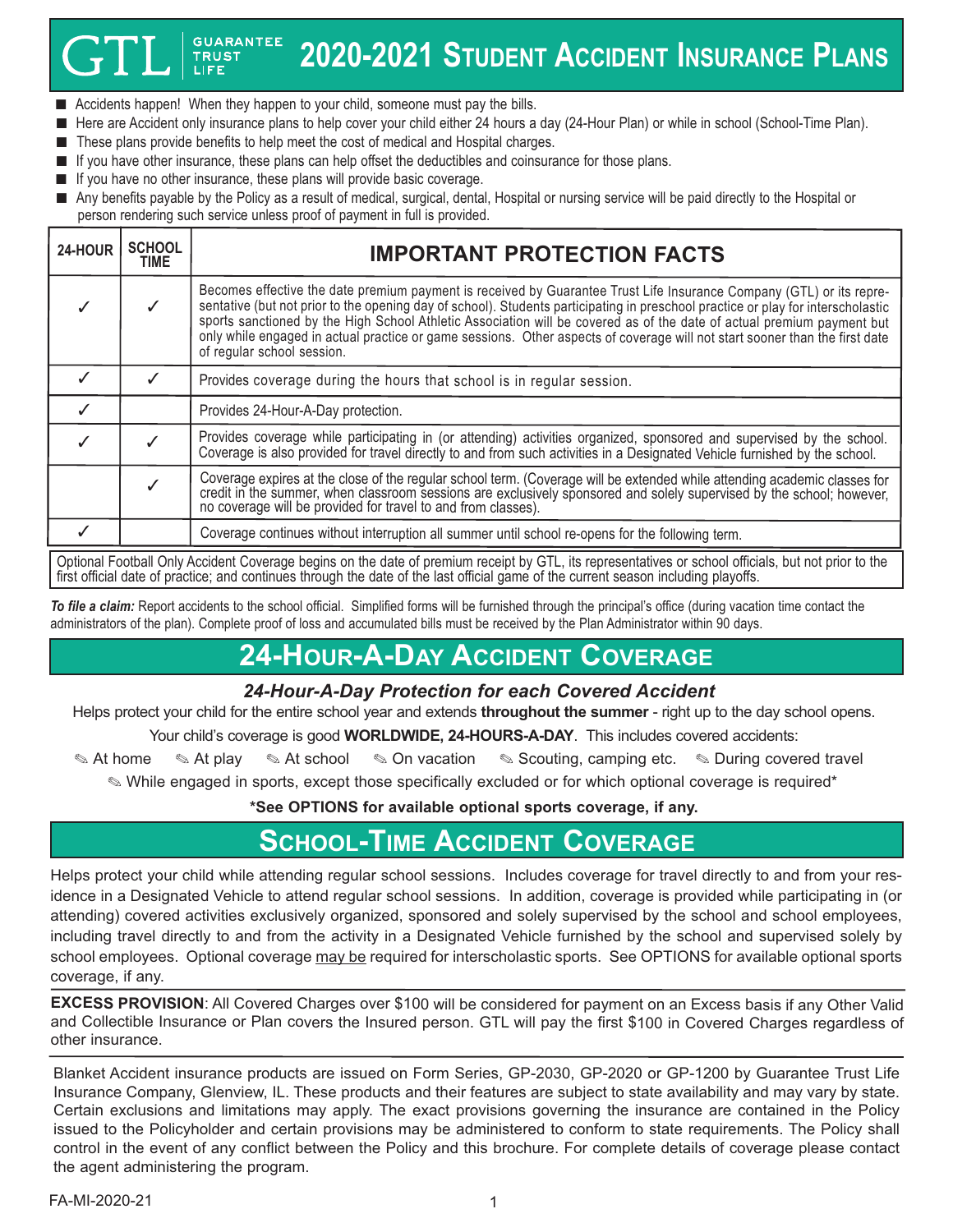## **2020-2021 STUDENT ACCIDENT INSURANCE PLANS**

### **What's Covered?** *Up to* **\$25,000.00 as described under Coverage and Benefits** *for:*

- ACCIDENTS OCCURRING WHILE COVERAGE IS IN FORCE
- LOSS FROM ACCIDENTAL BODILY INJURY RESULTING DIRECTLY AND INDEPENDENTLY OF ALL OTHER CAUSES
- COVERED MEDICAL CHARGES WHICH BEGIN WITHIN 30 DAYS OF THE ACCIDENT AND ARE INCURRED WITHIN
- 52 WEEKS OF THE ACCIDENT

Injury means bodily Injury due to an Accident which results directly and independently of disease, bodily infirmity, or any other causes; solely, directly and independently of all other causes, results in medical expense; occurs after the effective date of the Insured's coverage under the Policy; and occurs while the Policy is in force. All injuries sustained in any one Accident, including all related conditions and recurrent symptoms of these injuries, are considered a single Injury.

# **COVERAGE AND BENEFITS**

BENEFITS ARE PAYABLE *UP TO* THE DOLLAR AMOUNTS SPECIFIED BELOW

|                                                 | <b>BENEFITS PER INJURY</b>                                                                                                                                                                                                    |                                                          | <b>BENEFITS PER INJURY</b>                                                                              |                                                                                                                                                                                                                           |                                                  |
|-------------------------------------------------|-------------------------------------------------------------------------------------------------------------------------------------------------------------------------------------------------------------------------------|----------------------------------------------------------|---------------------------------------------------------------------------------------------------------|---------------------------------------------------------------------------------------------------------------------------------------------------------------------------------------------------------------------------|--------------------------------------------------|
| Inpatient<br>Hospital<br><b>Charges</b>         | • Hospital room and board &<br>general nursing care<br>• Intensive Care                                                                                                                                                       | 80% of charges*<br>up to \$500 per day                   | <b>Other</b><br><b>Services</b><br>(continued)                                                          | • Ambulance charges<br>• Durable Medical Equipment<br>including orthopedic appliances<br>• Outpatient X-ray services                                                                                                      | 80% of charges*<br>up to \$500                   |
|                                                 | • Miscellaneous Hospital charges                                                                                                                                                                                              | 80% of charges*<br>up to \$1,500                         |                                                                                                         |                                                                                                                                                                                                                           |                                                  |
| <b>Outpatient</b><br>Hospital<br><b>Charges</b> | • Miscellaneous Hospital charges                                                                                                                                                                                              | 80% of charges*<br>up to \$1,000                         |                                                                                                         | • Outpatient MRI/CAT Scan<br>including interpretation                                                                                                                                                                     | 80% of charges*<br>up to \$750                   |
|                                                 | • Hospital Emergency care<br>excluding professional charges                                                                                                                                                                   | 80% of charges*<br>up to \$500                           |                                                                                                         | • Dental treatment (For Injury to<br>Sound, Natural Teeth)                                                                                                                                                                | 80% of charges*<br>up to \$2,500                 |
| Doctor's<br><b>Services</b>                     | • Surgical charge (one procedure limit)                                                                                                                                                                                       | 80% of charges*<br>up to \$2,500                         |                                                                                                         |                                                                                                                                                                                                                           |                                                  |
|                                                 | • Assistant surgeon charge<br>• Administration of anesthesia                                                                                                                                                                  | 80% of charges*                                          | <b>Motor Vehicle Accident Injuries</b>                                                                  |                                                                                                                                                                                                                           | Limited to a<br>Maximum of<br>\$2,500 per Injury |
|                                                 | • Outpatient Physical Therapy, rendered<br>by a Doctor                                                                                                                                                                        | 80% of charges*<br>up to \$1,000                         | Other                                                                                                   | Caused by an Injury and occurring                                                                                                                                                                                         |                                                  |
|                                                 | • Doctor's visits                                                                                                                                                                                                             | 80% of charges*                                          | <b>Benefits</b><br>Only one                                                                             | within 365 days of covered Accident:<br>• Accidental Death                                                                                                                                                                | \$2,500                                          |
| Other<br><b>Services</b>                        | • Registered nurse expense<br>• Prescriptions Drugs<br>• Outpatient laboratory services<br>• Replacement of eyeglasses, lenses,<br>contact lenses and hearing aids<br>resulting from an Injury<br>requiring medical treatment | 80% of charges* for<br>each service shown<br>to the left | of these<br>benefits.<br>the largest,<br>will be<br>payable in<br>addition to<br>the benefits<br>listed | • Dismemberment<br>- Single: Loss of one hand, one foot,<br>entire sight of one eye or hearing<br>in one ear<br>- Double: Loss of both hands, both<br>feet, sight of both eyes, hearing in<br>both ears or loss of speech | \$5,000<br>\$10,000                              |

\*The Policy provides benefits for Reasonable and Customary charges determined by geographic area for Medically Necessary services.

**EXTENDED DENTAL EXPENSE:** Extended dental expense increases the maximum benefit for Injury to Sound Natural Teeth up to \$5,000, subject to 80% of the Reasonable and Customary charges. (Can only be purchased in conjunction with School-Time, 24-Hour-A-Day or Optional Football Coverage Plans).

**EXCLUSIONS** The Policy does not provide benefits for: 1) Treatment, services or supplies which: are not Medically Necessary; are not prescribed by a Doctor as necessary to treat an Injury; are determined to be Experimental/Investigational in nature; are received without charge or legal obligation to pay; are received from persons employed or retained by the Policyholder or any Family Member, unless otherwise specified; are not specifically listed as Covered Charges in the Policy; (2) Injury by acts of war, whether declared or not; (3) Injury received while traveling or flying by air, except as a fare-paying passenger on a regularly scheduled commercial airline; (4) Injury covered by Worker's Compensation or the Occupational Disease Law or mandatory nofault automobile insurance; (5) Off Season Physical Conditioning for interscholastic sports. The "official season" for each specific covered sport is the period within the dates determined by the appropriate athletic/activities association for the practice and play of that sport; (6) Any penalty imposed by Other Valid and Collectible Insurance or Plan for failure to follow plan procedures; (7) Hernia, any type, regardless of cause; (8) Injury sustained fighting or brawling, except as an innocent victim; (9) Any loss to which a contributing cause was the Insured's commission of or attempt to commit a felony or to which a contributing cause was the Insured's being engaged in an illegal occupation or other Willful Criminal Activity; (10) Treatment of temporomandibular joint dysfunction and associated myofacial pain; (11) Re-injury or complications of an Injury which occurred prior to the Policy's Effective Date; (12) Injury sustained while operating, riding in or upon, mounting or alighting from any two or three or four wheeled recreational motor/engine driven vehicle, snowmobile or all-terrain vehicle (ATV); (13) Injury sustained while participating in or practicing for Interscholastic tackle football, in grades 9-12 including travel, unless optional coverage has been purchased; (14) Injury sustained while participating in or practicing for Interscholastic athletics, including travel, unless optional coverage has been purchased; (15) Loss resulting from being legally intoxicated or under the influence of alcohol as defined by the laws of the state in which the Injury occurs during the commission of or attempt to commit a felony, or while engaged in an illegal occupation; (16) Loss resulting from the use of any drug or agent classified as a narcotic, psycholytic, psychedelic, hallucinogenic, or having a similar classification or effect unless prescribed by a Doctor; (17) Treatment of illness, disease or infections, except infections which result from an accidental Injury or infections which result from accidental, involuntary or unintentional ingestion of a contaminated substance; (18) Cosmetic or plastic surgery, except for reconstructive surgery on an injured part of the body; (19) Treatment in any Veteran's Administration or federal Hospital, except if there is a legal obligation to pay; (20) Injury sustained skiing or participating in a rodeo; (21) Treatment of sickness or disease in any form; (22) Charges for treatments, services or supplies which exceed reasonable and customary charges; (23) Losses directly or indirectly arising out any chemical or biological release and/or contamination which results from Terrorist Activity; (24) Any loss as the result of Terrorist Activity and/or non-detonating weapons of mass destruction; (25) Any loss directly or indirectly arising out of any nuclear explosion, detonation, release and/or contamination whether in time of peace or war, and regardless of any other causes or events contributing concurrently or in any other sequence thereto.

> *Underwritten by:* **GUARANTEE TRUST LIFE INSURANCE COMPANY (GTL)**, 1275 Milwaukee Avenue, Glenview, Illinois 60025 *Administered by***: FIRST AGENCY,** 5071 West H Avenue, Kalamazoo, Michigan 49009-8501 (269) 381-6630